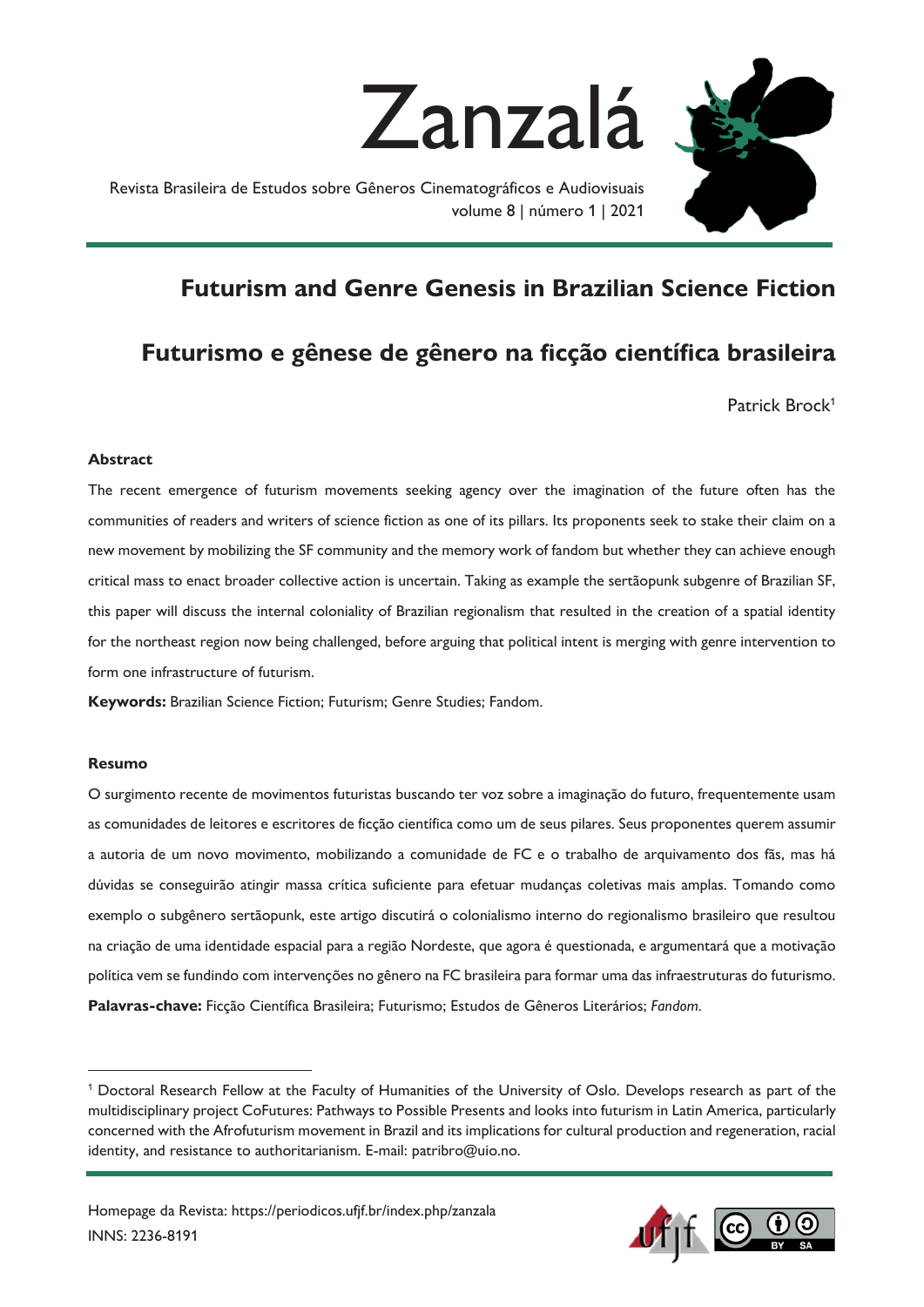#### **Introduction**

Sertãopunk emerged in Brazil very recently as a science fiction (SF) subgenre proposing a speculative aesthetic that empowers the culture, geographies, and peoples of the country's northeast region while rejecting stereotypes. This proposition carries some resemblance to the goals of Afrofuturism, an aspect its own creators recognize, as well as a direct relationship with digital culture. Through a mapping of the historical and political context of Brazilian regional prejudices, connected with an analysis of the fandom activism involved in sertãopunk, the process becomes fertile ground not only for discussing genre dynamics within contemporary SF but also the mechanics of today's futurisms as politico-aesthetic social movements<sup>2</sup>.

Antonio Gramsci's *Southern Question* essay from 1926 offers a starting point to consider the northeast of Brazil as a spatial construction of identity, as proposed by Durval Muniz de Albuquerque Jr. in *The Invention of the Brazilian Northeast* (2014). The relationship between Gramsci's considerations about Italy and the northeast has been explored before (SANTOS, 2017) and this essay argues that it serves well the historical context of Brazil and the spatial construction hypothesis<sup>3</sup>, which are critical to perceive the decolonial motivation that fuels sertãopunk. Gramsci wanted to find a way of overcoming internal divisions and encouraging the creation of intellectuals from the working classes who could mediate an understanding of the need for revolution. In the process, he realized the role that Italian intellectuals of the underdeveloped south had played in convincing migrant workers to agree with hegemonic thought imposed by the industrialized north and their allied elites in the south, which made the working-class act against their interests (CONELLI, 2019). Internal colonialism played a role back then and in today's Brazil: like those in the north of Italy early in the twentieth century, Brazilians from the wealthier parts of the country stereotype and hold prejudice against people from the northeast as a way of escaping their inferior position in the global colonial order by making the regional "others" their subalterns. A scene in *Bacurau* (2019), a movie that has been connected to an emerging aesthetic of a science-fictional Northeast (ARAÚJO, 2020), illustrates this relationship clearly: when the southern Brazilians who are guiding the gang of foreign white hunters preying on the inhabitants of the namesake northeast town try to argue that they are different from the locals because the south of Brazil is white, they

<sup>&</sup>lt;sup>2</sup> This result is part of a project that has received funding from the European Research Council (ERC) under the European Union's Horizon 2020 research and innovation program (grant agreement No. 852190).

<sup>&</sup>lt;sup>3</sup> Santos later sought to use the Gramscian framework to challenge Albuquerque |r.'s propositions about the Northeast.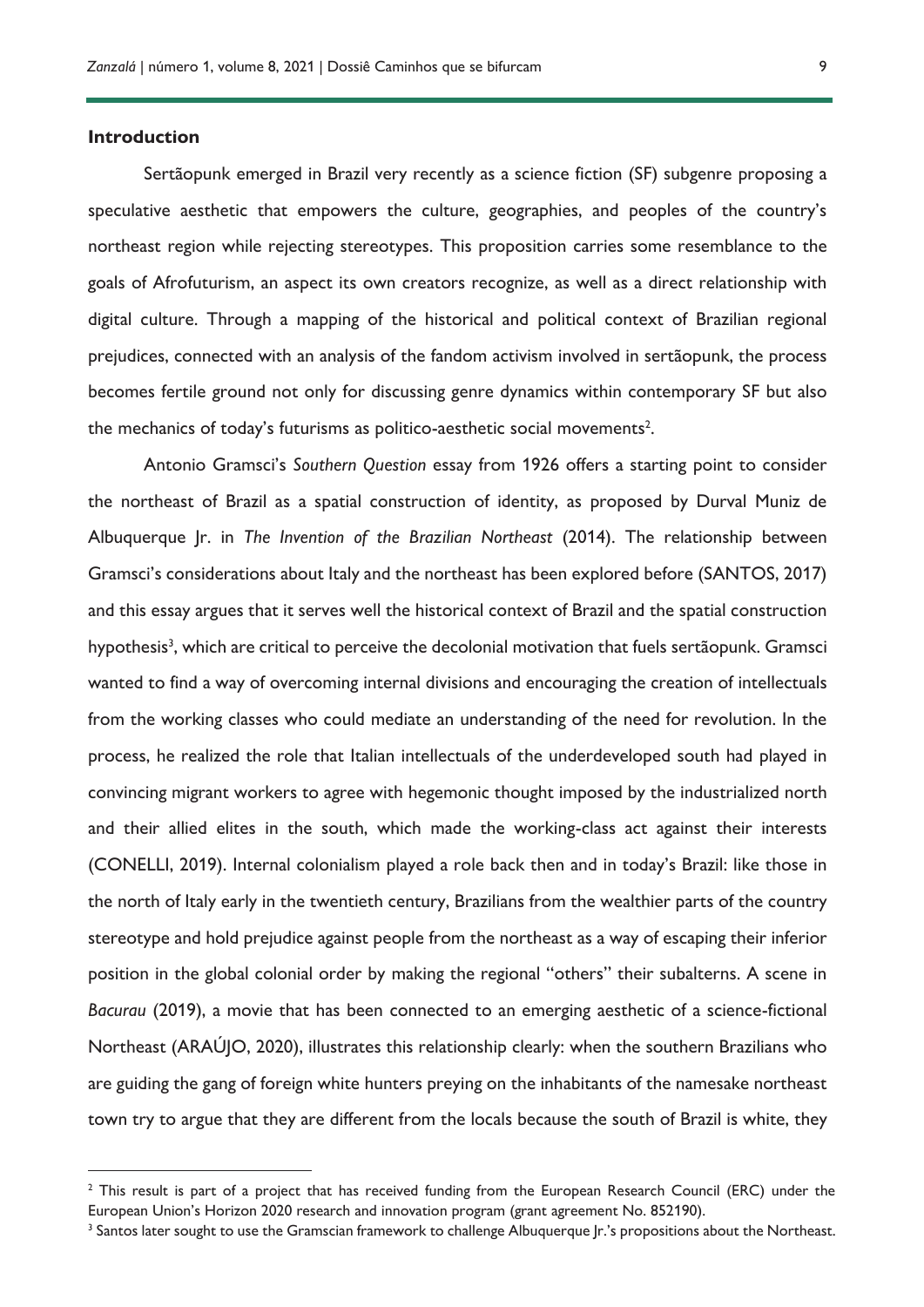are met with a resounding laugh.

Like Gramsci's southern Italian intellectuals, previous artistic movements in Brazil also sought a voice in regional representation. During the 1920s, while writers and artists in southeast Brazil embraced modernism and Italian futurism (SARTOR, 2012), being inspired by European avant-garde movements to propose cultural hybridization as a nationalistic element, those in the northeast sought to empower their region's culture in reaction to foreign influence and birthed a literary movement known as Regionalism. Although it led to a politicized cry against social injustice and environmental problems, it also reinforced the vision of the northeast as a backward semi-arid region by depicting its numerous social problems and forced migrations due to droughts (ALBUQUERQUE JR., 2014, p. 138). In addition, roving gangs of bandits in the early 20th century also contributed to a conception of the region as lawless. Gang leaders like Lampião and his *cangaceiros* captured the national interest when the media sensationalized their actions. *Cangaço*, as the movement of roving gangs of the late nineteenth and early twentieth century became known, consolidated itself in the cultural imagination as a form of resistance against social injustice, since the gangs were remembered as acting kindly toward the poor. Nevertheless, they often committed violent crimes and clashed with other armed men employed by wealthy landowners. Virgulino Ferreira da Silva (1897-1938), known as Lampião, was the best-known example: he could fire a lever-action rifle so fast it resembled a lamp, hence his nickname. According to his legend, the once prosperous cattle rancher became a bandit after a land conflict that expelled his family from their farm. Historian Eric Hobsbawn wrote about him in the book *Bandits* (1969) while arguing his theory of social banditry. He noted the underlying ambiguity of the gangs, seeing them less as social warriors and more as avengers who earned respect from showing that the poor could also exert power through violence. More detailed assessments of the historical record shows that *cangaceiros* were less socially conscious than thought and might even have presented hurdles to the formation of a revolutionary class<sup>4</sup>.

Élise Grunspan-Jasmin (2006) argues that Lampião was the first *cangaceiro* to cultivate his image both through fashion and modern technologies like the press and photography. Furthermore, his legend and creative way of dressing up, itself an aesthetic proposition (ALENCASTRE, 2010), later became material for an essential film in the Brazilian cinematic movement known as Cinema

<sup>4</sup> For more on the discussion, see Linda Lewin's *The Oligarchical Limitations of Social Banditry in Brazil* (1979).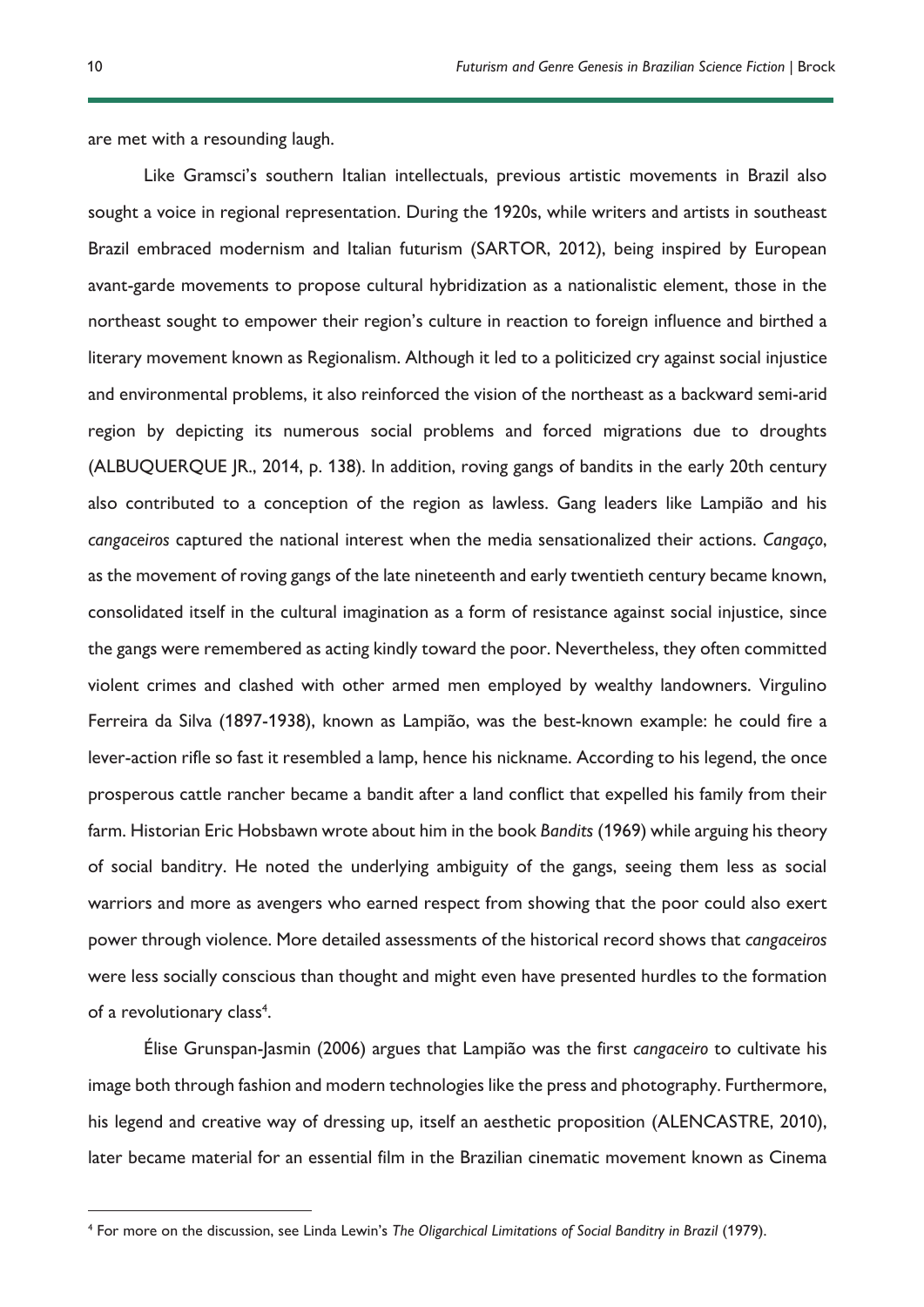Novo in the 1960s, Glauber Rocha's *Black God, White Devil* (*Deus e o Diabo na Terra do Sol*, 1964). Together with the region's spiritual tradition of Christian pilgrimage and its social injustices, the film further cemented some northeast's tropes in the country's cultural imagination, particularly in its amalgamation of Eisensteinian montage and Cordel Literature<sup>5</sup> ("Literatura de Cordel"), not to mention local archetypes incarnating political discourses, such as the *cangaceiro*, the professional killer, the prophet, the priest, and the *retirantes*, as economic migrants affected by the region's cyclical droughts are known. Like Italy in the early twentieth century, these migrants provided an unskilled labor force for the rapidly developing southeast region in the same period, which consolidated their subaltern position in the national imaginary.

#### **Politicized SF and technology**

While *sertão* is an evocative concept connected to both a biome of Brazil's Northeast (which in fact contains more biomes including savannah and Atlantic forest) and a space in the Brazilian cultural imagination, the SF subgenre suffix comes from cyberpunk, another science fictional current with an older history dating back to the 1980s. It represented a major renewal moment for Anglophone SF by blending counterculture with dystopia, emerging data technologies of the time, man-machine interactions, and a transgressive political impulse<sup>6</sup>. It often depicts the combination of high technology and breakdown in the social order with noir and crime fiction elements.

Brazilian SF already has a tradition of creativity in subgenres (SILVA, 2021) ranging from "tupinipunk" in the 1990s<sup>7</sup> to macumbapunk and cyberfunk<sup>8</sup>, which appeared more recently among

<sup>&</sup>lt;sup>5</sup> Cordel literature, whose name comes from the strings in which the chapbooks would be displayed for sale, is an example of folk culture expressed through narrative poems and derived from the Portuguese colonial tradition. The language often is vernacular while topics are diverse, ranging from social or political commentary to even hybrids of SF and local culture, as in the cordel "Alien and Predator against Lampião," in which the franchised monsters of Hollywood are pitted against the legendary northeast bandit. The booklet is available on amazon.com.br. See: https://www.planocritico.com/critica-alien-e-predador-vs-lampiao-a-batalha-mais-horripilante-do-universo/. Accessed on 01/08/2022.

<sup>6</sup> See: [https://sf-encyclopedia.com/entry/cyberpunk.](https://sf-encyclopedia.com/entry/cyberpunk) Accessed on 01/08/2022.

<sup>&</sup>lt;sup>7</sup> SF writer and scholar Roberto de Sousa Causo discussed the term in 1996 in his fanzine Papêra Uirandê Especial and has sought to develop it since then. Silva (2021) establishes Causo's creation of the subgenre in 1989 and draws a parallel with the Anthropofagic Manifesto of Brazilian Science Fiction, by Ivan Carlos Regina, from 1988, which raised the political tone of the discussion around the Brazilian genre. As part of this broader debate about the national character of Brazilian SF, tupinipunk takes the task of blending elements of the local culture with cyberpunk aesthetic and tropes but without artificiality. In essence, like other efforts and discussions in Brazil at the time and in the early 2000s, it sought to counter cultural hegemony with creative freedom.

<sup>&</sup>lt;sup>8</sup> Fábio Kabral created macumbapunk, while Lu Ain-Zaila coined cyberfunk.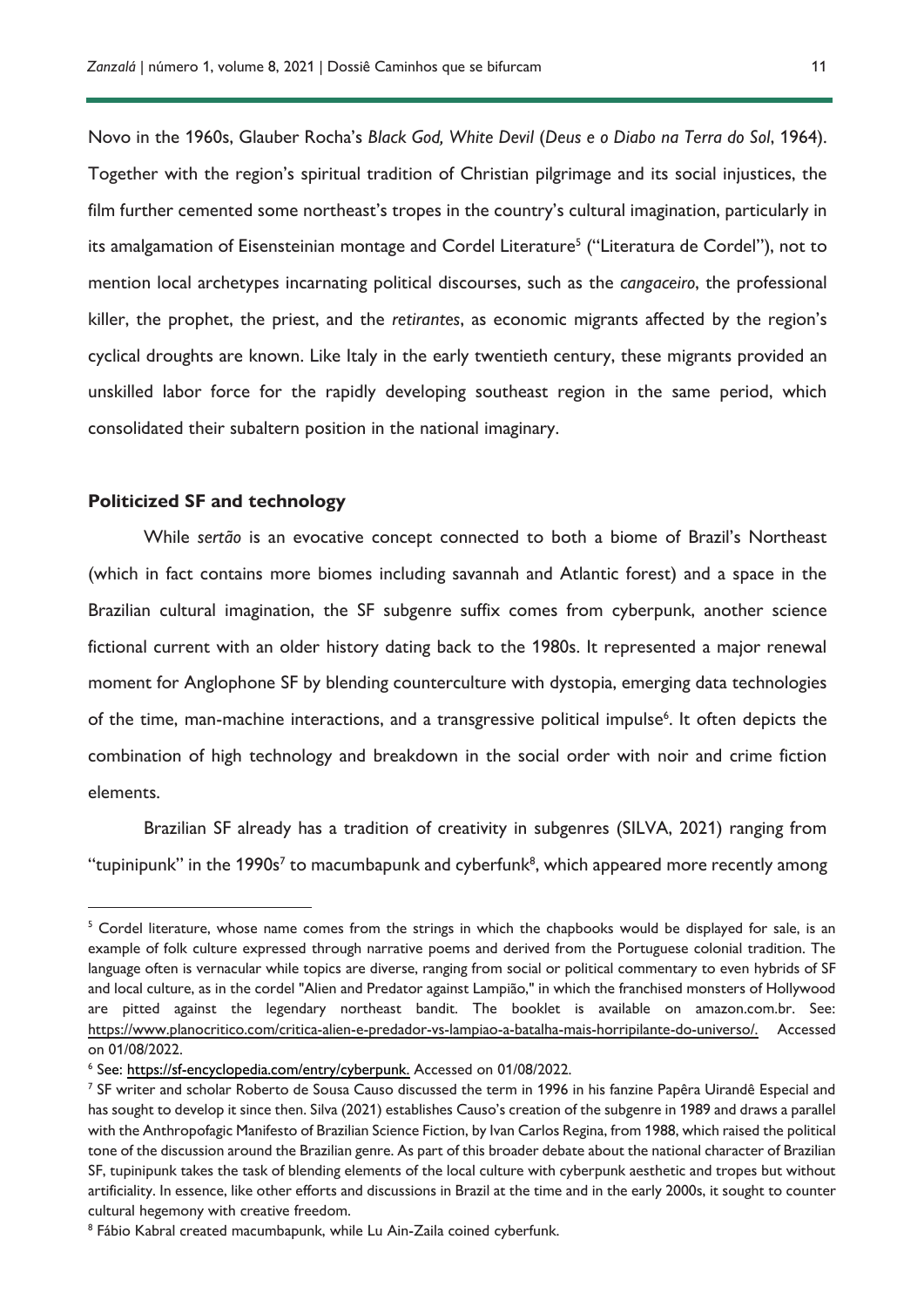Afrofuturist writers. Another recent example of Brazilian genre creativity is Amazofuturism (GAMA; GARCIA, 2020), although it also suffers from its share of essentialization and cultural appropriation. Brazilian SF also has grown more diverse and politically engaged in the last few years. Through recent manifestos that also demarcate territory within the genre, authors called attention to the need to be more inclusive, configuring another "wave" as the evolution of Brazilian SF has been traditionally demarcated (SILVA, 2021) – the first wave encompassing the beginnings of SF in the country in the nineteenth century and ending in the 1970s, as established by Causo (2003, pp. 297-298) followed by a second wave from the 1980s and the third wave in the late 1990s to early 2000s. While the second wave had a strong influence from the golden age of cyberpunk in Anglo-American fiction, the third wave became more political and started questioning the very "Brazilianess" of the country's SF, as well as issues of identity and representation.

The manifestoes of the third wave problematized SF's relationship with foreign influences and why Brazilian readers and writers of the genre did not give their characters Brazilian names, for instance. Manifesto AntiBrasilitite, written by Osíris Reis and others, exemplifies the trend. Showing a sophisticated awareness of the cultural imperialism of SF, it calls for creative freedom for Brazilian writers without imposing nationalistic limits. The manifesto<sup>9</sup> equates "brasilitite" with a cultural illness imposing standards and limitations on Brazilian creators while reinforcing the supremacy of SF and fantasy from Anglo-American authors; it then calls on the local community of SF writers and readers to treat their production seriously. Silva (2021) argues that the fourth wave seems to have overcome this identity crisis and feels at home celebrating what makes Brazilian genre literature unique.

Another development driving the trend in Brazil and other Global South countries is the drop in the marginal cost of telecommunication and computing, which facilitated dissemination for SF communities and social activists alike. Online magazines, e-books, and social media are becoming spaces of publication and debate without the traditional editorial gatekeepers. I contend that the ease of publication is accelerating the genre's evolution, as shown by the smaller distance between the third and the fourth wave of Brazilian SF (less than a decade, according to Silva) and experiments like sertãopunk<sup>10</sup>. The internet has been playing a growing role in Brazilian SF since

<sup>9</sup> See: [https://mapc.medium.com/manifesto-antibrazilitite-f7ff0aa9d14d.](https://mapc.medium.com/manifesto-antibrazilitite-f7ff0aa9d14d) Accessed on 01/08/2022.

<sup>&</sup>lt;sup>10</sup> Silva (2021) thus delineates the shape of this fourth wave: "Among other points, this Fourth Wave may be understood by the affirmation and celebration of Brazilian sociocultural and regional diversities, formalized both by a deeper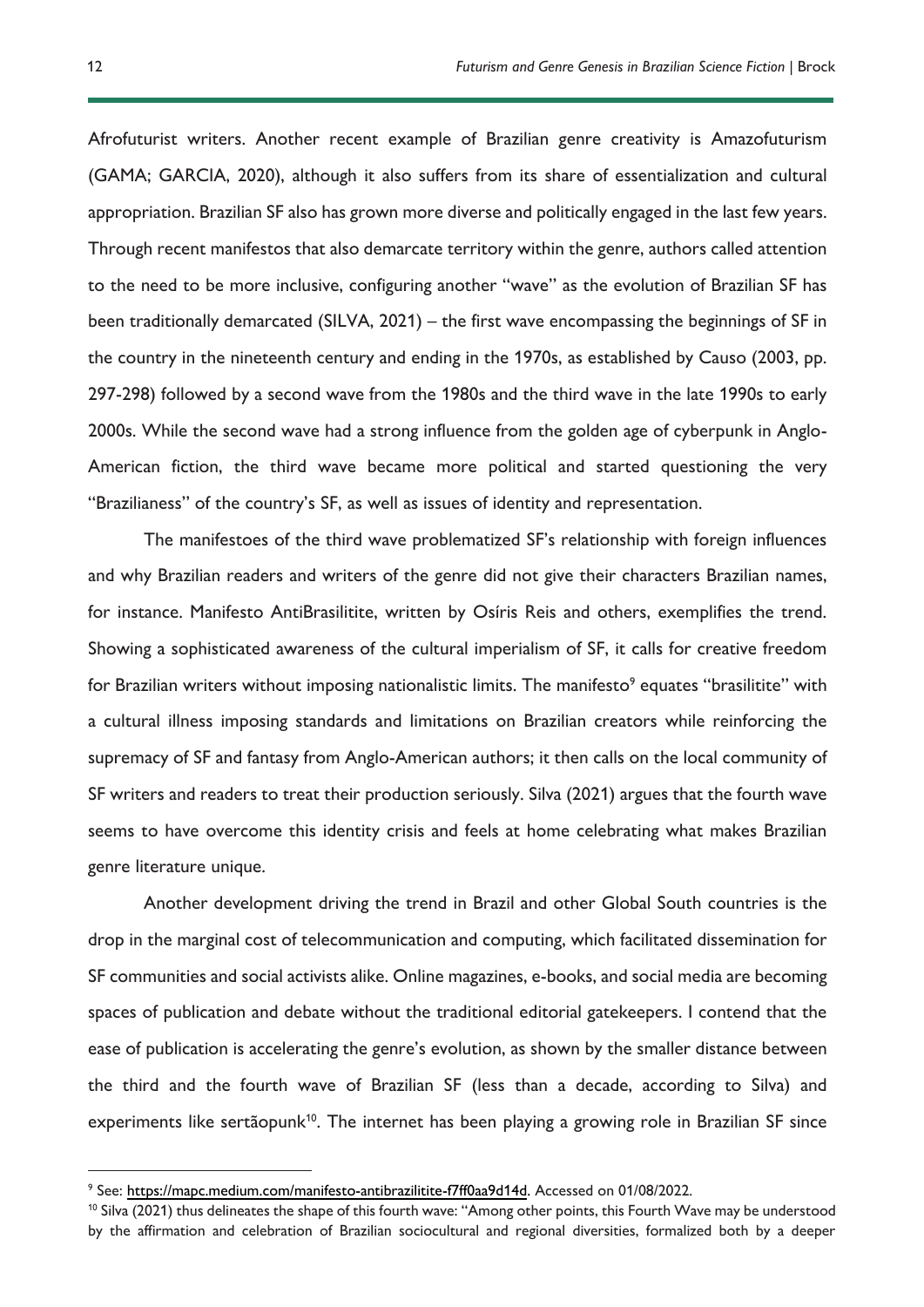the early 2010s (RÜSCHE and FURLANETTO, 2018). Its importance became evident when sertãopunk proponents fought back against what they considered to be stereotyped characterizations and cultural appropriation attempts using the imagined northeast as inspiration but dressing it with a techno-aesthetic, including by taking the social banditry trope of *cangaceiros* and giving it a cybernetic work-over<sup>11</sup> or using the northeast as an exoticized scenario for SF by authors from other regions of Brazil.

Technology is a critical element for the process described here, both philosophically and practically. Science fiction operates with science and technology, and the latter can be theorized as both poison and cure, as French philosopher Bernard Stiegler argued based on the earlier recovery of the term pharmakon by Jacques Derrida (CROGAN, 2010). According to Stiegler's proposition, culture and art could be the catalyst to help us break away from the domination of the digital by cognitive capitalism and its "symbolic misery" programming individuals to become consumers. Technology can help synchronize individuals with the collective for positive change, but in accordance with the idea of cure and poison, this process of independent publishing happens with the tools of capitalism – monopolistic platforms like Amazon.com and US-owned social media sites. Nevertheless, the process still makes the community of readers and writers the gatekeepers of the genre, transforming form and content.

One aspect that exemplifies the cultural struggle taking place online is that while G.G. Diniz, Alan de Sá and Alec Silva were conceiving and disseminating the term sertãopunk, others tried to name the emerging aesthetic as cyberagreste (ARAÚJO, 2020). Diniz raised issue with the perceived erasure of her authorship by the "cyberagreste" essay about the emerging subgenre published by *Fantástika 451*, an independent online magazine focused on SF essays and reviews. The magazine issued a correction after sertãopunk's proponents mobilized the SF community using social media12. Another independent SF publication, *Eita!*, focused on Brazilian SF in translation, also was criticized for a cover perceived as fetishizing a *cangaceiro* stepping out of a portal alongside a jaguar and into an Orientalized neighborhood<sup>13</sup>. The cover was later changed<sup>14</sup>.

presence in literary scene of black writers linked to Afrofuturism and by the rise of movements such as Amazofuturism and Sertãopunk."

<sup>&</sup>lt;sup>11</sup> See: [https://www.facebook.com/media/set/?set=a.2057180467744624&type=3.](https://www.facebook.com/media/set/?set=a.2057180467744624&type=3) Accessed on 01/08/2022.

<sup>12</sup> The thread<https://twitter.com/fantastika451/status/1344732674250993667> helps understand the controversy (in Portuguese). Accessed on 01/08/2022.

<sup>13</sup> See: [https://www.eitamagazine.com/issue/2020/12/23/issue-0-released.html.](https://www.eitamagazine.com/issue/2020/12/23/issue-0-released.html) Accessed on 01/08/2022.

<sup>14</sup> See: [https://www.eitamagazine.com/issues/zero/.](https://www.eitamagazine.com/issues/zero/) Accessed on 01/08/2022.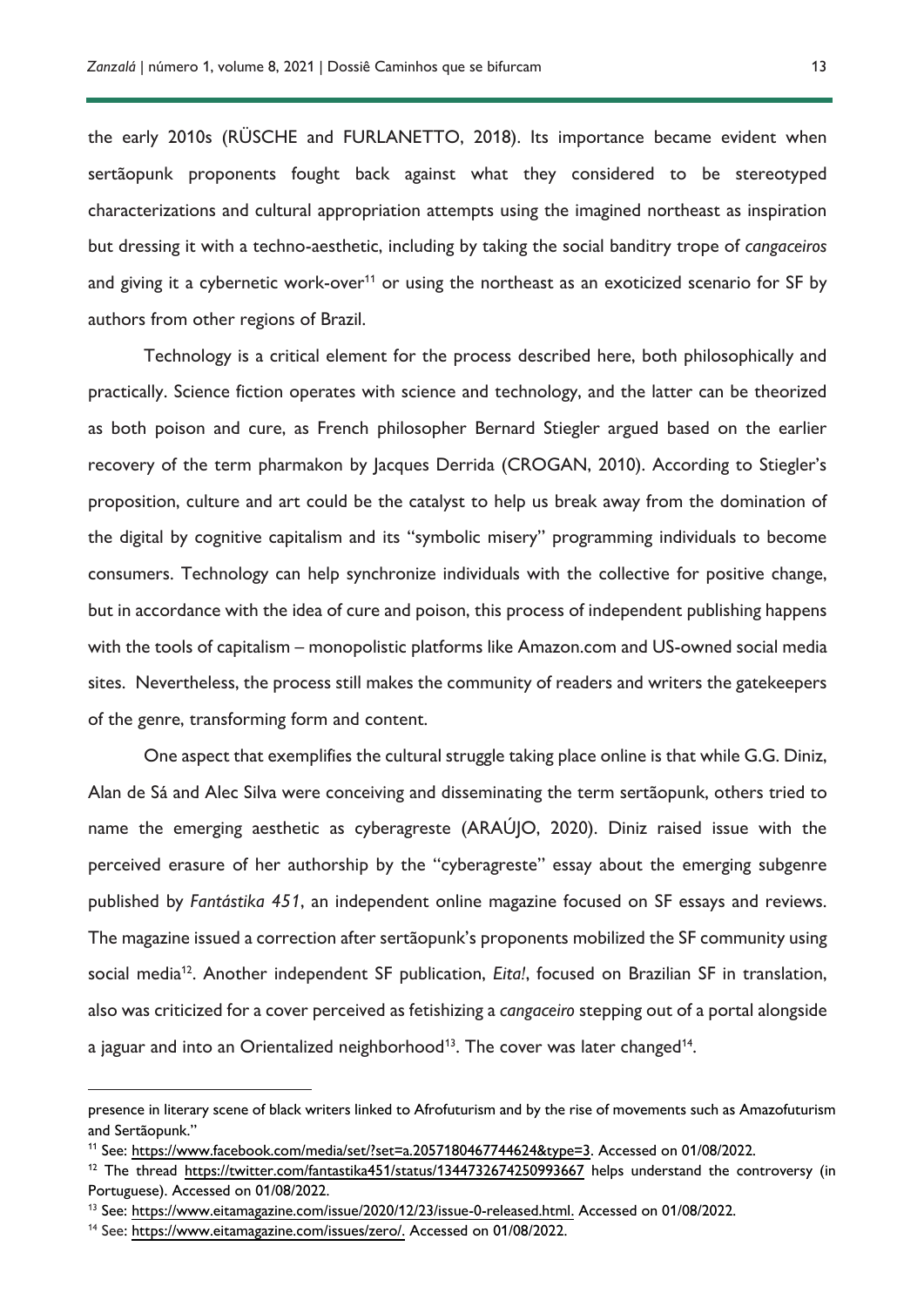Abigail De Kosnik (2016) studied online communities of fans to understand how their archival work helped preserve elements within digital culture's high instability and found it constituted a form of collective effort whose longevity surpassed the uncertain lifespan of the media. By gathering to discuss how to build archives and encouraging the community to compile works that went against heteronormative and white cultural hegemony, fandom shaped its own cultural environment. Therefore, the activism of sertãopunk can be considered an example of this process. Although its proponents were criticized as being overtly political or politically correct when complaining about essentialization in the SF community<sup>15</sup>, they were able to generate enough debate about what constitutes SF from northeast Brazil.

Contemporary SF from the Global South has been showing a tendency to play with tropes and forms of the genre in ways that set up spaces for imagining different futures, in a dual decentering of form and content that seeks the new while commenting on the aspects of SF that stop that transformation (O'CONNELL, 2019, p. 695). In addition to asserting control over representation in a spatially constructed identity, sertãopunk's confluence of self-publishing, political intent, and genre intervention results in a fluidity of narrative genres that denotes the lack of commercially minded editorial gatekeeping. Diniz's short story *Os olhos dos cajueiros* (Diniz et al, 2020) blends sexuality, police procedural, ecology, SF tropes and post-apocalyptic reconstruction to narrate a murder investigation at a university in Fortaleza (capital of Ceará) in the future where the city "fluctuates" after a non-specified deluge. The murder takes place inside a laboratory where scientists try to communicate with cashew trees and is probed by a lesbian prosecutor who feels free to express her sexuality and at ease to subvert political cronyism, which sertãopunk's creators consider one of the top challenges of the region (Diniz et al, 2020). Another story by Sá, *Schizophrenia*, narrates an underground laboratory where Western science conducts unethical experiments with an advertising worker. The psychedelic drugs become a catalyst for an eruption of repressed sexuality where the subject learns to co-exist with his hallucinating reality.

Within this process of digital publication described above, which in the case of sertãopunk involves both politically oriented artistic production and genre transformation, understanding boundary objects as tools for the community of readers and writers of SF becomes vital (RIEDER,

<sup>15</sup> See:<https://amaranganha.wordpress.com/2019/09/15/cyberagreste-quando-a-problematizacao-prejudica-a-literatura/> and [https://anchor.fm/tavernadolugarnenhum/episodes/Miscelnea---Sertopunk--Cyberagreste--Literatura-de-Gnero-](https://anchor.fm/tavernadolugarnenhum/episodes/Miscelnea---Sertopunk--Cyberagreste--Literatura-de-Gnero-Nacional--Politicamente-Correto--Lugar-de-Fala-e-Movimento-Armorial-ehcchb)[Nacional--Politicamente-Correto--Lugar-de-Fala-e-Movimento-Armorial-ehcchb.](https://anchor.fm/tavernadolugarnenhum/episodes/Miscelnea---Sertopunk--Cyberagreste--Literatura-de-Gnero-Nacional--Politicamente-Correto--Lugar-de-Fala-e-Movimento-Armorial-ehcchb) Accessed on 01/08/2022.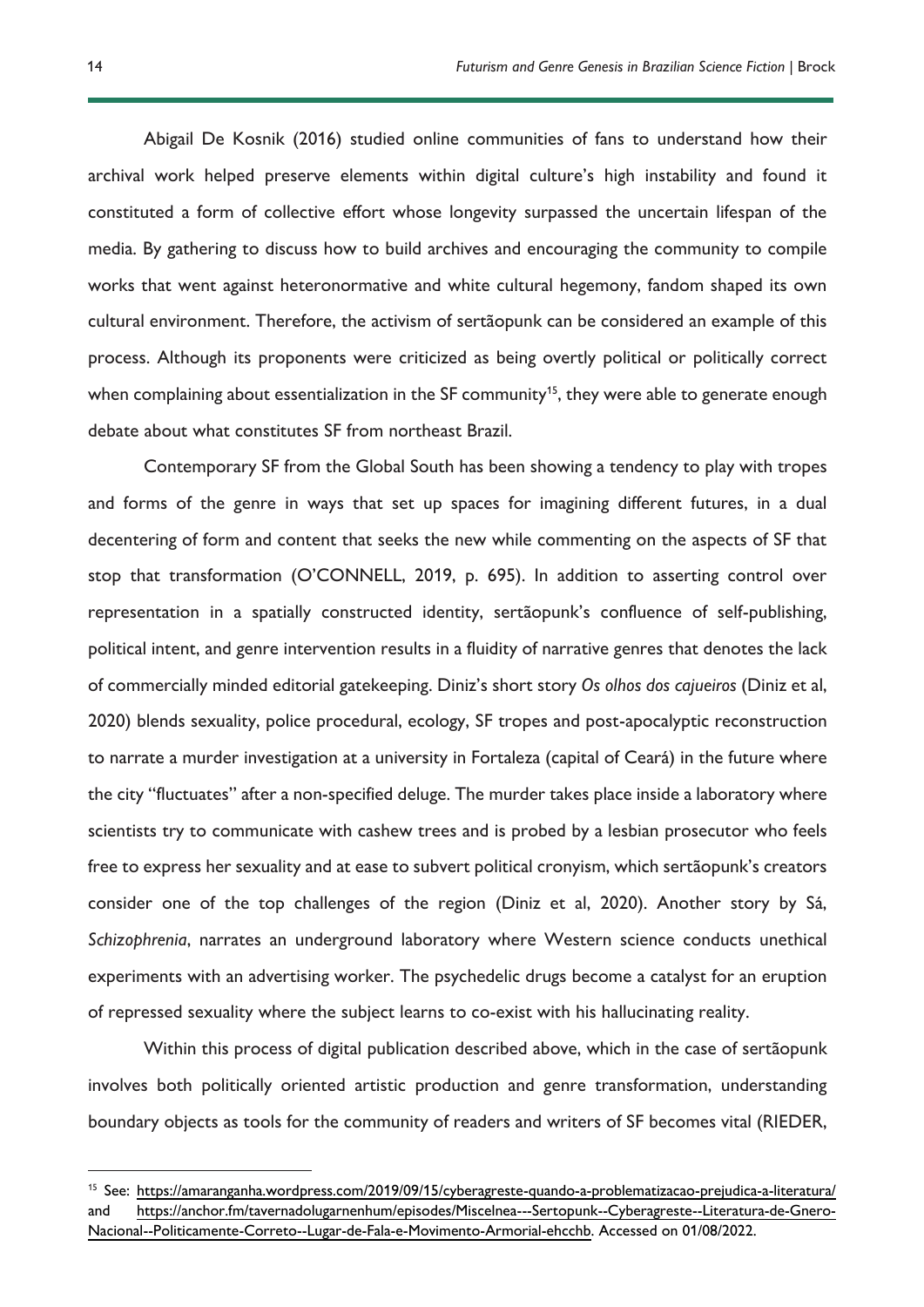2017, p. 29). The term itself comes from science and technology studies, as researchers sought to understand how knowledge was assimilated and negotiated collectively by communities of practice. In this sense, boundary objects are ways in which communities negotiate meaning and solve problems together, making them powerful tools for social activism and assemblages (creation of new objects or concepts from unrelated and related ones, with great fluidity, exchangeability, and multiple uses). Therefore, their literary works, images, and manifestos become boundary objects themselves when used by different communities for collaborative work. Like their scientific

counterparts, they are plastic enough to adapt to local needs and constraints of the several parties employing them, yet robust enough to maintain a common identity across sites (STAR; GRIESEMER, 1989). Therefore, the boundary-setting work of those trying to establish new genres is both part of the process of SF and proof of its malleability within a mutually recognized core.

### **Conclusion**

Recent research on futurism argues that such movements are the "change that generates change" (CHATTOPADHYAY, 2021). Futurisms may borrow from SF or be more intimately connected with it or not, because "they are not fiction and do not seek cognitive estrangement: they seek cognitive reconstruction" (CHATTOPADHYAY, 2021). Still, all of them seek to take agency over the imagination of the future and their representation – sertãopunk, for instance, aims to break through with the hegemonic thinking that essentializes the region. Its proponents don't precisely position themselves as transformative agents for all of Brazil's society, nor its capitalist system. Their work is more subtle and operates in the cultural realm, being inspired by the physical and human geography of the Northeast as a region that produces culture as well as innovation, development, ideas, and technology amid a varied ecosystem, fighting the assumption that it is a chronically underdeveloped ecological and intellectual desert.

Because of the merger of political context and genre intervention, I contend that sertãopunk is a politically oriented artistic movement: a futurism. The confluence of artistic creation and political activism enacts utopia in the present by taking charge of the imagination of the future within an aesthetic framework that generates affect – the techno-sublime described by Istvan Csicsery-Ronay  $(2008)^{16}$  – and political proposition. Not only this accelerates genre

<sup>&</sup>lt;sup>16</sup> "In a sense, the sf sublime has become a 'realistic' discourse. It reflects a social world that has been saturated with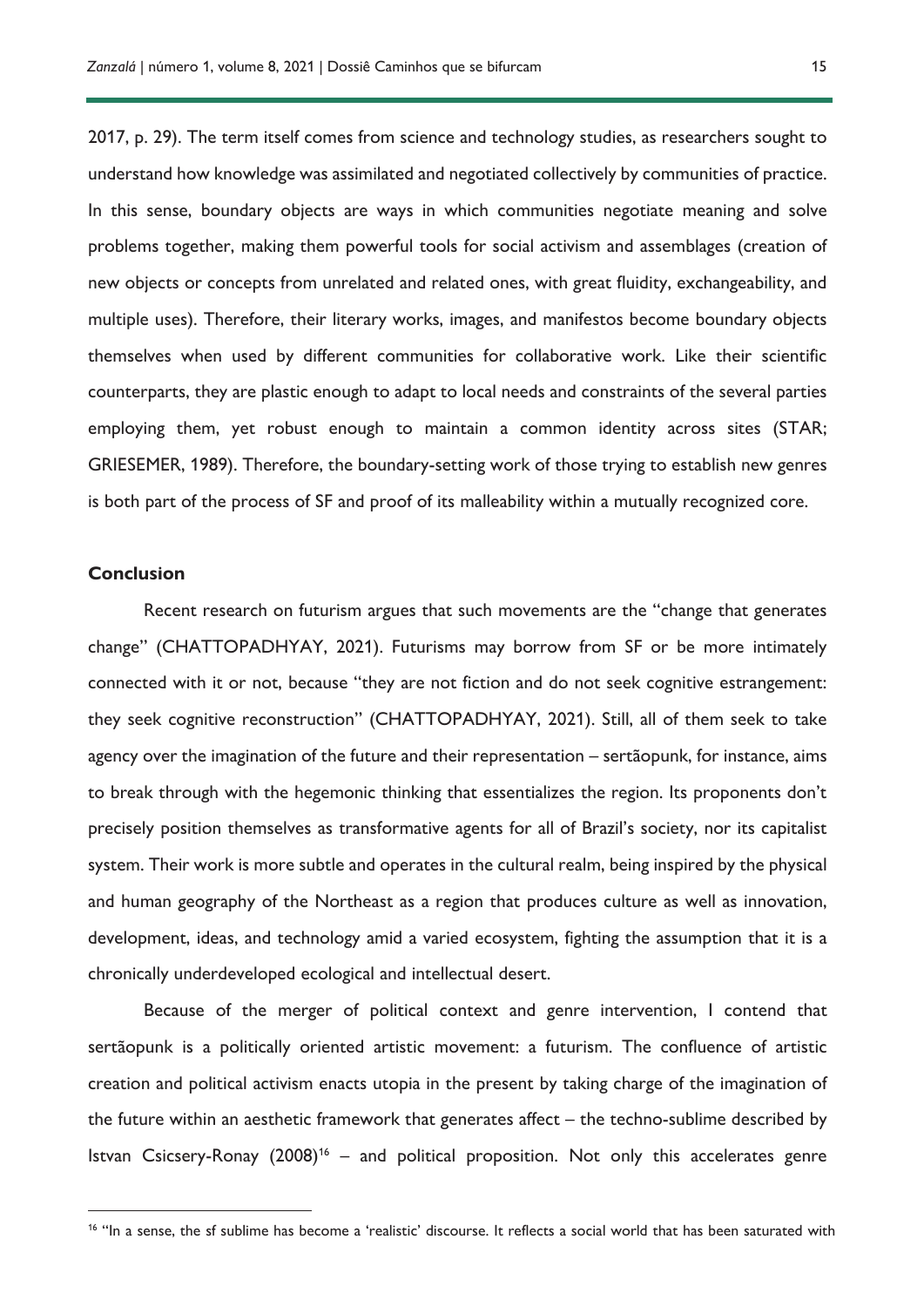developments but makes the whole community of readers and writers a more diverse and inclusive space operating autonomously. As Gramsci dreamed, it is a genuinely organic intellectuality, but what will determine its survival, setting it apart from other foundational claims by aesthetic movements that descended into obscurity, is the degree of acceptance and transformation of dominant culture it achieves. Blending the work of SF with that of social transformation is an attractive proposition because of the notoriety it can deliver to its proponents, but the autonomic character cuts both ways. Collectivity is at the genesis and could well be the grave of sertãopunk, and only the temporal/acceptance axis will tell. But the genre genesis process remains.

## **References**

ALBUQUERQUE JR., Durval Munizz. de. *The Invention of the Brazilian Northeast*. Durham: Duke University Press, 2014.

ALENCASTRE, Fernando Salgado. *A cor que invadiu o sertão:* luxo místico e riqueza marcam a estética do Cangaço. Pesquisa Fapesp, no. 176, October 2010. Available in: [https://revistapesquisa.fapesp.br/a-cor-que-invadiu-o-sert%C3%A3o/.](https://revistapesquisa.fapesp.br/a-cor-que-invadiu-o-sert%C3%A3o/) Accessed on 3 November, 2021.

ARAÚJO, Rogério. "Um convite de viagem para Bacurau sob o viés do sertãopunk". *Fantástika 451*. V.3 2020. Available in: [https://fantastika451.com.br/2020/12/v-3-2020.](https://fantastika451.com.br/2020/12/v-3-2020) Accessed on 3 November, 2021.

CAUSO, Roberto de S. *Ficção científica, fantasia e horror no Brasil*: 1875-1950. Belo Horizonte: Editora UFMG, 2003.

CONELLI, Carmine. "Back to the South: Revisiting Gramsci's Southern Question in the Light of Subaltern Studies". In: *Antonini et al. Revisiting Gramsci's Notebook*s. Leiden, The Netherlands: Brill, 26 Nov. 2019. Available in:<https://doi.org/10.1163/9789004417694> Accessed on 3 November, 2021.

CSICSERY-RONAY, Istvan. *The Seven Beauties of Science Fiction*. Wesleyan University Press, 2008.

CHATTOPADHYAY, Bodhisattva. "Manifestos of futurisms". *Foundation 139*, 50.2 (Summer 2021). Available in: [https://www.proquest.com/docview/2580076891.](https://www.proquest.com/docview/2580076891) Accessed on 3 November, 2021.

technosublime narrative/image systems that adopt the language sf itself has cultivated. Advertising and media, political propaganda, and the justifications of grand public works and experiments use the emotional charge of awe and reconsolidation in technoscience to create assent and to prevent dissent, reveling in the ecstasy of control, applying the poetics of fiction to the construction of society. SF has, more than any other contemporary discourse, cultivated the motivating concepts of the global transformation of natural existence into a system of interlocking technical systems, the empire of technoscience. The sf sublime emphasizes the dramatic arc of the technosublime: recoil at the unutterable power and extension of technology, and recuperation through ethical judgments about its effects in the future." (CSICSERY-RONAY, 2008, p. 161).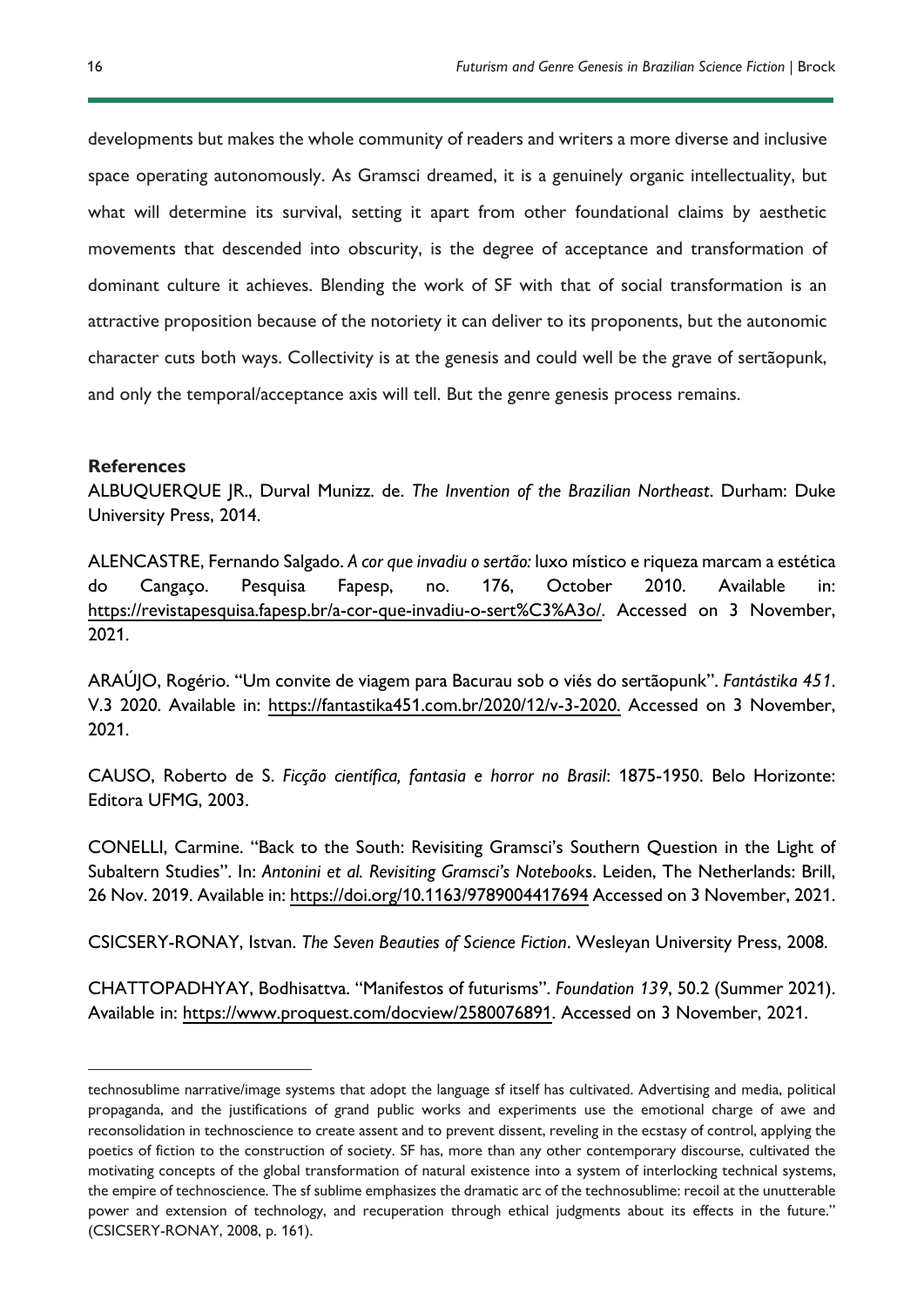CROGAN, Patrick. "Bernard Stiegler*:* philosophy, technics, and activism". *Cultural Politics*, 1 July 2010; 6 (2): 133–156. Available in: [https://doi.org/10.2752/175174310X12672016548162.](https://doi.org/10.2752/175174310X12672016548162) Accessed on 3 November, 2021.

DE KOSNIK, Abigail. *Rogue Archives:* digital cultural memory and media users. Cambridge: The MIT Press, 2016.

DINIZ, G.G.; Sá A.; SILVA, Alec. *Sertãopunk:* histórias de um Nordeste do amanhã. Kindle Edition, 2020.

GAMA, Vítor Castelões; GARCIA, Marcelo Velloso. "Amazofuturism and Indigenous Futurism in Brazilian Science Fiction". *Vector*, 2020. Available in: [https://vector](https://vector-bsfa.com/2020/09/04/amazofuturism-and-indigenous-futurism-in-brazilian-science-fiction/)[bsfa.com/2020/09/04/amazofuturism-and-indigenous-futurism-in-brazilian-science-fiction/.](https://vector-bsfa.com/2020/09/04/amazofuturism-and-indigenous-futurism-in-brazilian-science-fiction/) Accessed on 3 November, 2021.

GRUNSPAN-JASMIN, Élise. *Lampião, senhor do sertão:* vidas e mortes de um cangaceiro. São Paulo: Editora da Universidade de São Paulo, 2006.

HOBSBAWN, Eric. *Bandits*. New York: Pantheon Books, 1981.

LEWIN, Linda. "The Oligarchical Limitations of Social Banditry in Brazil: The Case of the 'Good' Thief Antonio Silvino". *Past & Present*, no. 82 (1979): 116–46. Available in: [http://www.jstor.org/stable/650595.](http://www.jstor.org/stable/650595) Accessed on 27 December, 2021.

O'CONNELL, Hugh Charles. *Science fiction and the Global South*. The Cambridge History of Science Fiction. Ed. Gerry Canavan; Eric Carl Link. Cambridge, NY: Cambridge University Press, 2019.

RIEDER, John. *Science Fiction and the Mass Cultural Genre System*. Wesleyan University Press, 2017.

RÜSCHE, Ana; FURLANETTO, Elton. "Cultura e política nos anos 2010: anseios e impasses na obra de Aline Valek e Lady Sybylla". *Revista Abusões*, n. 07 v. 07 ano 04, 2018. Available in: [https://doi.org/10.12957/abusoes.208.35341.](https://doi.org/10.12957/abusoes.208.35341) Accessed on 3 November, 2021.

SANTOS, Nivalter Aires. "Questão nordestina: esboço de uma interpretação a partir da questão meridional de Gramsci". *MovimentaAção*, Dourados, v. 4, nº. 7, pp. 108-130, 2017. Available in: [http://www.ggramsci.faced.ufc.br/wp-content/uploads/2017/06/ESBO\\_\\_O-DE-UMA-](http://www.ggramsci.faced.ufc.br/wp-content/uploads/2017/06/ESBO__O-DE-UMA-INTERPRETA____O-DA-QUEST__O-NORDESTINA.pdf)[INTERPRETA\\_\\_\\_\\_O-DA-QUEST\\_\\_O-NORDESTINA.pdf.](http://www.ggramsci.faced.ufc.br/wp-content/uploads/2017/06/ESBO__O-DE-UMA-INTERPRETA____O-DA-QUEST__O-NORDESTINA.pdf) Accessed on 18 January, 2022.

SARTOR, Mario. *El futurismo italiano y sus ecos latinoamericanos*. In Seminário Internacional de Conservação de Escultura Moderna. 2012. São Paulo: MAC USP. Available in: [http://www.mac.usp.br/mac/conteudo/academico/publicacoes/anais/modernidade/pdfs/MARIO\\_ESP](http://www.mac.usp.br/mac/conteudo/academico/publicacoes/anais/modernidade/pdfs/MARIO_ESP.pdf) [.pdf.](http://www.mac.usp.br/mac/conteudo/academico/publicacoes/anais/modernidade/pdfs/MARIO_ESP.pdf) Accessed on 3 November, 2021.

SILVA, Alexander. "Sobre diversidades e regionalidades: a ascensão da Quarta Onda da ficção científica brasileira". *Revista Memorare*, 8.1 (2021): 61-80.

SINGELMANN, Peter. "Political Structure and Social Banditry in Northeast Brazil". *Journal of Latin*